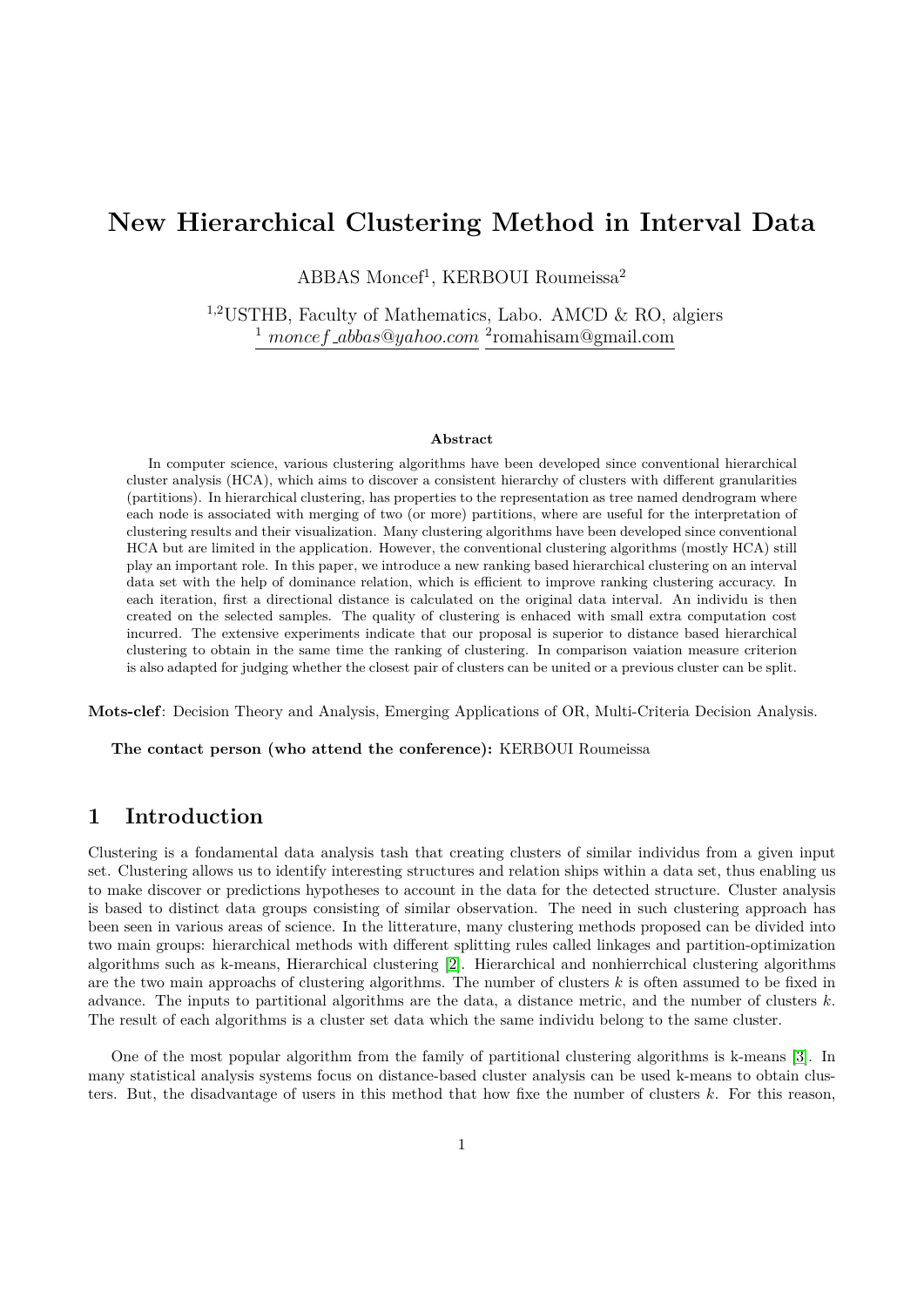| X     | $a_1$                                     | $a_2$                                     | $\cdots$ | $a_m$                                     |
|-------|-------------------------------------------|-------------------------------------------|----------|-------------------------------------------|
| $x_1$ | $[\underline{a}_{11}, \overline{a}_{11}]$ | $[\underline{a}_{12}, \overline{a}_{12}]$ | $\cdots$ | $[\underline{a}_{1m}, \overline{a}_{1m}]$ |
| $x_2$ | $[\underline{a}_{21}, \overline{a}_{21}]$ | $[\underline{a}_{22}, \overline{a}_{22}]$ | $\cdots$ | $ \underline{a}_{2m}, \overline{a}_{2m} $ |
|       | $\cdots$                                  | $\cdots$                                  |          |                                           |
| $x_n$ | $ \underline{a}_{n1}, \overline{a}_{n1} $ | $ \underline{a}_{n2}, \overline{a}_{n2} $ | $\cdots$ | $[\underline{a}_{nm}, \overline{a}_{nm}]$ |

Table 1: Interval Data

there is really no good solution to predict the optimal number of clusters which is one of the most challenging issues involved with it.

The hierarchical clustering approach can be solve this problem [\[1\]](#page-3-2). This approach starts with each input as an individual cluster. The process of clustering will proceed by joining two or more clusters to obtain a new one, until the satisfying of certain termination conditions. The relationship between the input and output alternatives of the hierarchical clustering algorithm, is well represented by a tree, known as *dendrogram*. This representation offer better distribution indifferent abstraction levels, in consequence, the hierarchcal clustering algorithms is an optimale choice for data visualization and exploration.

Our proposed framework, we try to fully applied to incorporate into the existing clusteing algorithm on interval data. With specified metric, the original algorithm merges the items on individual data. But in interval data, our framework enhances the performance by adaptively choosing the directional distance with respect to the next meaningful clustering level. A real data sets proposed in [\[4\]](#page-3-3), conduct us extensive empirical studies on both synthetic to evaluate the practical values of our proposal. In both hierarchical and data interval clustering, the experimental results show dramatically outperforms of our framework the existing methods on clustering quality.

In this study, we first introduce the concept of directional distance. Then, calculate the directional distance for each alternative to define an ordered mutual information. Based on this consideration, applying to the hierarchical clustering, we propose a principale approach to clustering sets of alternatives with interval values. Finally, we also take a real case proposed in [\[4\]](#page-3-3) for verifying the effectivity of the proposed approach in this paper.

The paper is organized as follows; Section2: some preliminary concepts and important properties if interval ordered information systems. Section3: introduce the concepts and notion of directional distance index with interval values. Main algorithm of clustering *Hierarchical clustering* has been introduced in section4. In section5, we describe the approach using the combination between hierarchy clustering and Directional Distance approach proposed in this paper.

#### **2 Interval Data**

There are several problems where the informations collected for *n* alternatives  $X = \{x_1, x_2, ..., x_n\}$  and each alternative  $x_i$  is represented by *n* interval-type variables  $A = \{a_1, a_2, ..., a_n\}$  for *m* criteria, such that each  $(x_i)$  is an interval  $[\underline{a}_{ij}, \overline{a}_{ij}]$  and the  $i-th$  row  $([\underline{a}_{i1}, \overline{a}_{i1}], [\underline{a}_{i2}, \overline{a}_{i2}], ..., [\underline{a}_{im}, \overline{a}_{im}])$  describes the individual  $x_i$  (see Table 1)

This is equivalent to considering the m-dimensional interval  $x_i = [\underline{a}_{i1}, \overline{a}_{i1}] \times [\underline{a}_{i2}, \overline{a}_{i2}] \times ... \times [\underline{a}_{im}, \overline{a}_{im}]$  in the space  $\mathbb{R}^m$ . Note that if  $\underline{a}_{ij} = \overline{a}_{ij}$  for some  $(x_i)$ , this means that the underlying cell is single-valued.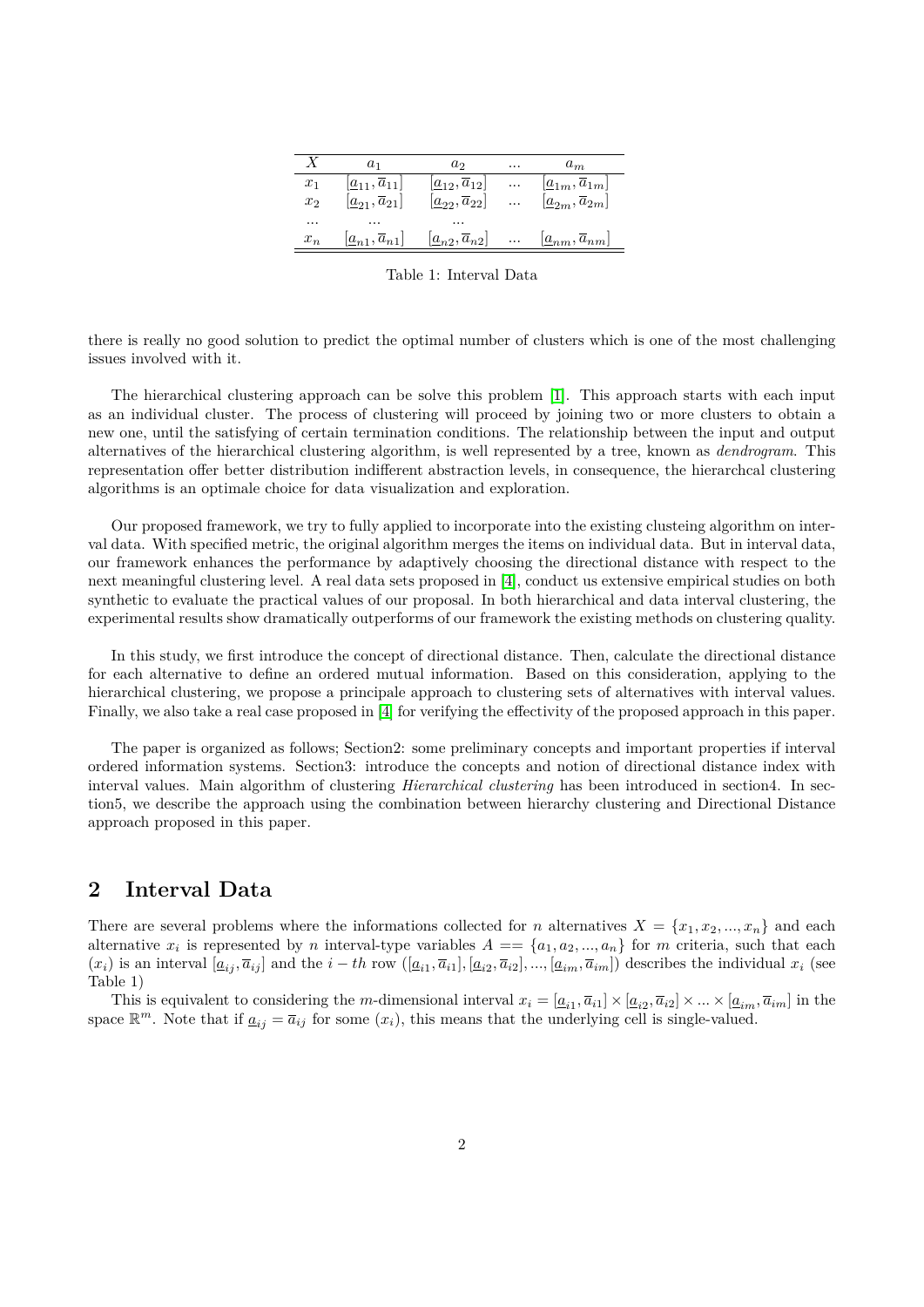### **3 Preliminaries Concepts**

In this section, we review some basic concepts brievly. First, the directional distance index to measure the preferability degree of the object  $x_i$  over the object  $x_j$ .

**Definition 3.1.** [\[4\]](#page-3-3). Given two interval numbers  $f(x_i, a) = [\underline{a}(x_i), \overline{a}(x_i)]$  and  $f(x_j, a) = [\underline{a}(x_j), \overline{a}(x_j)]$ . Direc*tional distance index* between two alternatives under the attribute *a* is defined as

$$
DDI_a(x_i, x_j) = \frac{1}{2} + \frac{1}{4} \frac{\overline{a}(x_i) - \overline{a}(x_j) + \underline{a}(x_i) - \underline{a}(x_j)}{max(\overline{a}(x)) - min(\underline{a}(x))}
$$
  
where 
$$
max(\overline{a}(x)) = max\{\overline{a}(x_1), \overline{a}(x_2), ..., \overline{a}(x_{|U|})\}, \min(\underline{a}(x)) = min\{\underline{a}(x_1), \underline{a}(x_2), ..., \underline{a}(x_{|U|})\}.
$$

In particular,  $DDI_a(x_i, x_j) = \frac{1}{2}$  if  $max(\overline{a}(x)) = min(\underline{a}(x)).$ 

<span id="page-2-0"></span>In fact, we can make a comparison between two objects. Futhermore, it is no doubt that two objects can be compared under all considered attributes according to the following formula

$$
DDI_A(x_i, x_j) = \frac{1}{|A|} \sum_{\forall a \in A} DDI_a(x_i, x_j), \qquad (3.1)
$$

where  $A \subseteq AT$ , and  $|A|$  denotes the cardinality of a considered attribute set.

**Definition 3.2.** [\[4\]](#page-3-3) Entire directional distance index of each object is defined as

$$
DDI_A(x_i) = \frac{1}{|U| - 1} \sum_{i \neq j} DDI_A(x_i, x_j), x_i, x_j \in U.
$$
\n(3.2)

<span id="page-2-1"></span>**Definition 3.3.** Let be a matrix of interval data *U* under a set of criteria  $A \subset AT$ , The prototypes of a set of alternatives  $\overline{y} = [\overline{\alpha}; \overline{\beta}]$  as:

$$
\overline{\alpha} = \frac{\max_{i \in A} \underline{a}_{ij} + \min_{i \in A} \underline{a}_{ij}}{2} \; ; \; \overline{\beta} = \frac{\max_{i \in A} \overline{a}_{ij} + \min_{i \in A} \overline{a}_{ij}}{2} \tag{3.3}
$$

#### **4 Hierarchical clustering approach**

In this paper, a novel conceptual clustering method is presented for created and characterizing each cluster.

#### **4.1 Similarity measure**

Given two clusters  $(C_i, C_j)$  and their interval feature  $(F_i, F_j)$ , the distance is typically computed using the minimum different between their directional distance index *DDI<sup>A</sup>* as follows:

A core need is to measure the similarity between two clusters and merged the closest pair of clusters into one larger cluster iteratively. So, merging clusters is calculated as follows:

$$
Cluster(C_i; C_j) \Leftrightarrow \min_{j} [|DDI_A(F_i) - DDI_A(F_j)|; i \neq j]
$$
\n(4.1)

where  $C_i$  and  $C_j$  are clusters can be merged,  $Diff(F_i, F_j)$  is the directional distance index different between  $C_i$  and  $C_j$ ,  $F_i$  and  $F_j$  are the interval feature of  $C_i$  and  $C_j$  respectively.